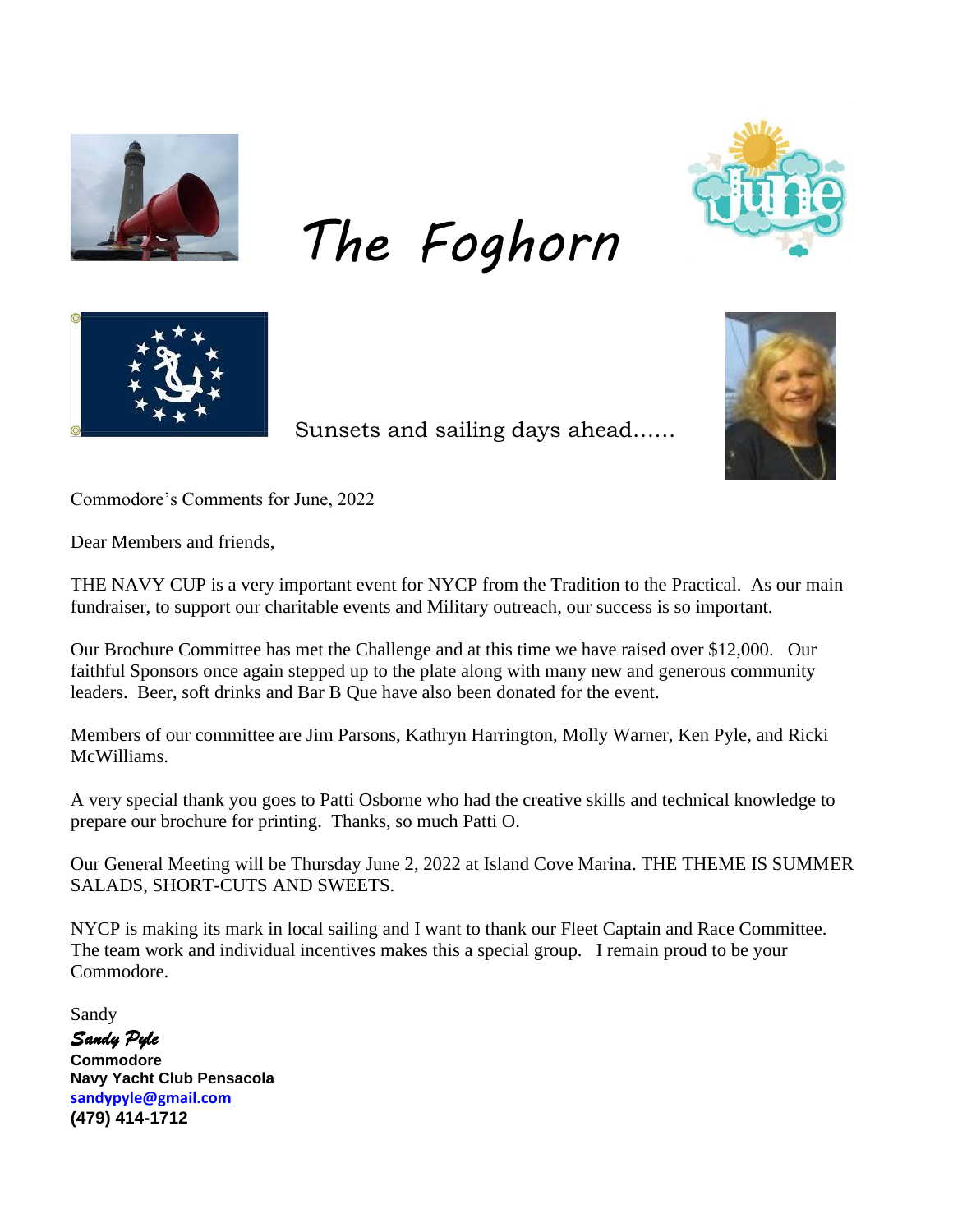

A couple of us have started the Satori Racing Class offered at PYC. This class will go into detail about the knowledge and craft of racing. There will be four classroom days of instruction and six nights of racing on Thursday nights at PYC. If you need some crew, feel free to ask any of these people to join you. Discussion has begun about collecting burgees from other clubs and putting up our string at our meetings. If you have any burgees you would like to donate, we will be happy to take them off your hands.

*Mia Ottesen* Vice Commodore **[fiveottesens@gmail.com](mailto:fiveottesens@gmail.com) (719) 237-7797**

Speaking of burgee, below is Ret CDR Jack Waltzer of Brewster, NY who recently requested our burgee. It is now proudly flying on his boat on Peach Lake.









Hello All,

Are you are interested in being trained to help with our regattas and any of our other yachting activities that will be coming up in 2022? Please, let us know, we would love to have you help out. There is always something fun to do!

### *Steve Boomer*

**2022 Rear Commodore [steve.boomer@gmail.com](mailto:steve.boomer@gmail.com)**





the Treasurers Desk:

May wrapped up as a very strong month financially for NYCP with a total Checking Account balance of \$25,227.64 and the Savings account balance at \$11,176.98.

The majority of the income has been from the Navy Cup Brochure Ads with a record year of \$11,575.00 to date. Expenses remained low in May with \$301.95 in reimbursements mainly for Racing Trophies.

More to come next month on overall Brochure Ads wrap up, and the Navy Cup Races.

### *Esley Ottesen*

**Treasurer** [esleyjo@gmail.com](mailto:esleyjo@gmail.com) (719) 244-5898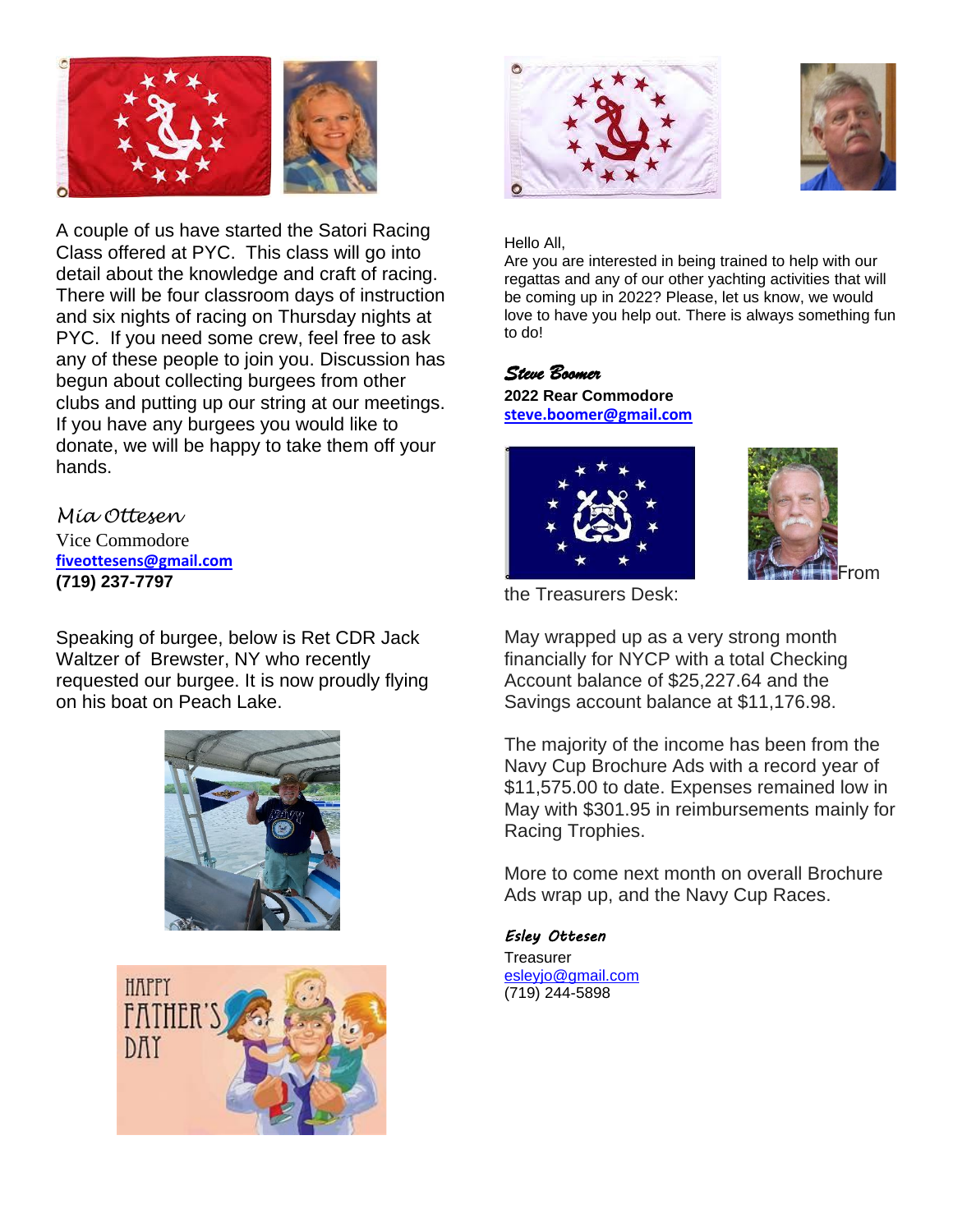



Navy cup is upon us. Many thanks to the committee members who have gotten everything together for the brochure, well done. Any of the members that want to race their boats to help Navy get points please talk to me or Ken and we'll get all that set up. Anybody that would like to crew on a boat please contact me and I'll get you on a boat. If you're interested in committee work please contact me also I'll have the list ready at the general membership meeting. Hopefully we'll have two days of sun and fun and good wind. It's time to go play,

Fairwinds; see you on the water.

## *Mark Smith*

**2022 Fleet Captain [nacra20](mailto:nacra20onedesign@gmail.com)[@cox.net](mailto:nacra20onedesign@gmail.com) (850) 291-2545**

## **2022 NYCP Racing Calendar –**

- *June 11&12* **– 59th Annual Navy Cup**
- *July 16* **– 42nd Bikini Regatta**
- *Sept 10* **– CC#3 (Bay Champ #10)**
- *Oct 15* **– CC#4 (Bay Champ #11)**

**\* Ladies Sailing Trilogy Race Series – 2022 - Plus Additional Ladies Racing / Boating Events July 16th - Bikini Regatta – Navy Yacht Club July 23rd – 24th – Race for the Roses / GYA Women's PHRF Championship –Pensacola Beach Yacht Club Aug 6th – Fast Women – Point Yacht Club Aug 13-14 – Knost Regatta – PCYC (Women's Flying Scot) Aug 20 – Pam Sintes – NOYC Sep 25 – Coco Seemann - SYC Oct 8 – Pink Ribbon – SYC-LPWSA**

**Oct 8 – Mermaid Regatta - HYC** 





Hello Summer !!! For all you fathers out there "Happy Father's Day".

To all current members, I have 2022 NYCP membership stickers to place on your NYCP membership card. Please bring your card to the June 2 membership meeting and I will ensure you get your sticker.

If you cannot attend the meeting, please send me a quick text or email requesting a 2022 membership sticker and I will mail them to your home address.

Thank you,

**Libby Day NYCP Membership Chair** 850-292-9856 Libbyday20@gmail.com



 *The Social Committee helps with Membership meetings, Regattas and Special Events. Here is a list of some of our events in 2022:*

WAVE Day on the Bay - *Kathy Champagne*





 *August 27, 2022 – W.A.V.E. Day on the Bay*